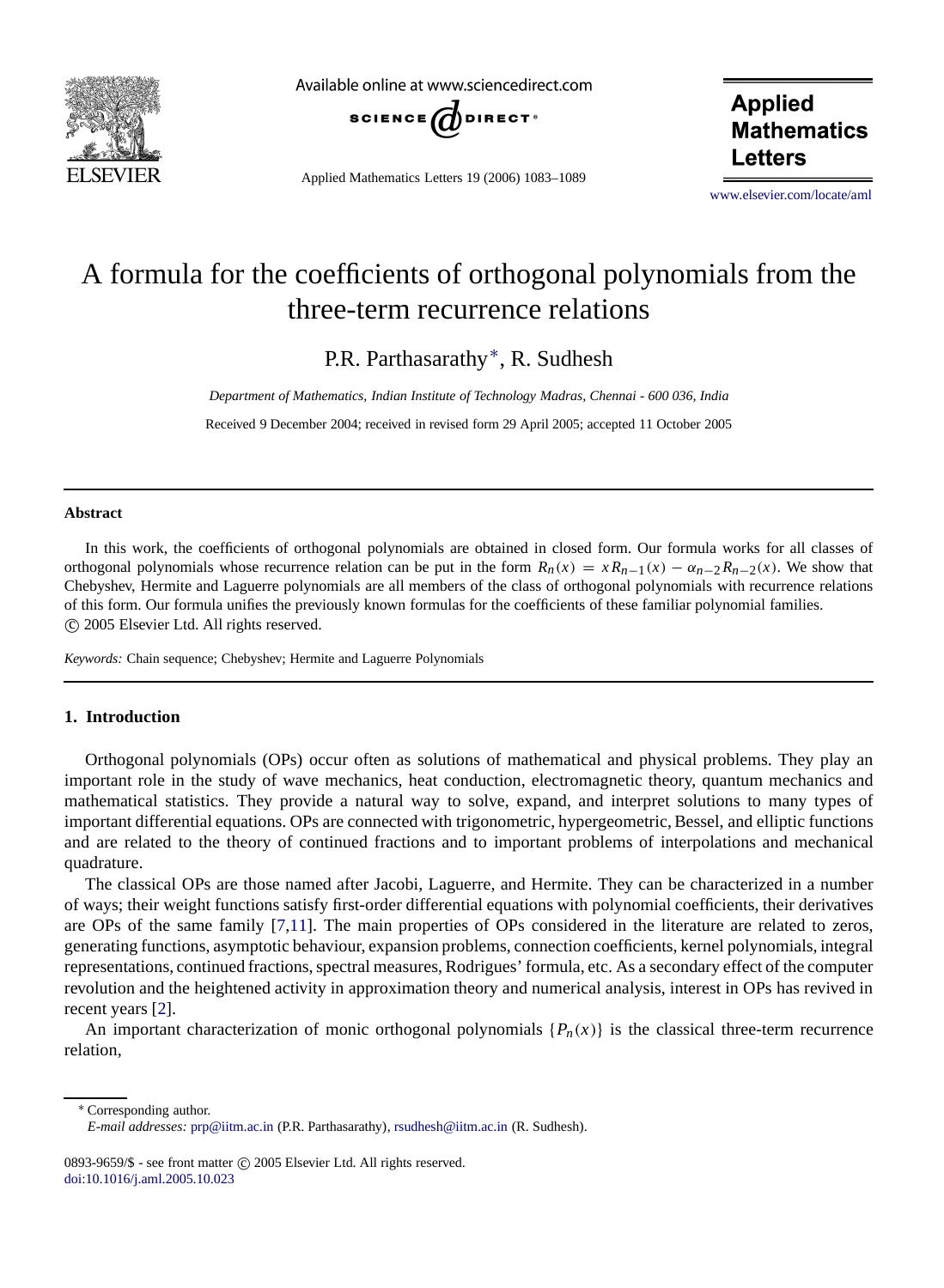<span id="page-1-2"></span>
$$
P_n(x) = (x - c_n)P_{n-1}(x) - \lambda_n P_{n-2}(x),
$$
  
\n
$$
P_{-1}(x) = 0, \qquad P_0(x) = 1, \qquad \lambda_{n+1} > 0, \quad n = 1, 2, 3, \dots,
$$
 (1)

where the coefficients are real [\[5\]](#page-5-2).

It is well known that when  $\lambda_n > 0$  for all  $n > 1$  the zeros of  $P_n(x)$  are real and distinct, and between each pair of consecutive zeros of  $P_{n+1}(x)$  there is precisely one zero of  $P_n(x)$ .

Moreover,

$$
\int_{-\infty}^{\infty} P_n(x) P_m(x) \, \mathrm{d}\psi(x) = \delta_{m,n}
$$

where  $\psi$  is a distribution (bounded, nondecreasing) function with an infinite spectrum (set of points of increase).

In a significant contribution, Chihara [\[4\]](#page-5-3) has established that a necessary and sufficient condition for the  $P_n(x)$  to be orthogonal polynomials whose true interval of orthogonality is a subset of  $(0, \infty)$  is that  $c_n > 0$  and  $\{\lambda_{n+1}/(c_n c_{n+1})\}$ is a chain sequence. A sequence  $\{a_n\}_{n=1}^{\infty}$  is a (positive) chain sequence if there exits a second sequence  $\{g_n\}_{n=0}^{\infty}$  such that

(i) 
$$
0 \le g_0 < 1
$$
,  $0 < g_n < 1$ ,  $n = 1, 2, ...$   
(ii)  $a_n = (1 - g_{n-1})g_n$ ,  $n = 1, 2, ...$ 

The sequence  $\{g_n\}$  is called a parameter sequence for  $\{a_n\}$ . See [\[8\]](#page-5-4) for an example of a more recent application to a chain sequence. A chain sequence does not, in general, uniquely determine its parameter sequence {*gn*}.

Let  $Q_n(x)$  denote the unique *n*th-degree polynomials with leading coefficients unity which are orthogonal on  $(a, b)$ with respect to the distribution,  $x d\psi(x)$ . Then there are real constants,  $d_n$  and  $v_{n+1} > 0$  ( $n \ge 1$ ), such that

<span id="page-1-3"></span>
$$
Q_n(x) = (x - d_n)Q_{n-1}(x) - \nu_n Q_{n-2}(x), \quad n = 1, 2, 3, ...
$$
  
\n
$$
Q_{-1}(x) = 0, \qquad Q_0(x) = 1, \ \nu_1 \quad \text{arbitrary.}
$$
\n(2)

Chihara [\[4\]](#page-5-3) has defined another set of polynomials,  $R_n(x)$ , by

<span id="page-1-1"></span>
$$
R_{2n}(x) = P_n(x^2),
$$
  
\n
$$
R_{2n+1}(x) = x Q_n(x^2), \quad n = 0, 1, 2, ....
$$
\n(3)

Then  $R_n(x)$  are orthogonal on  $(-b^{1/2}, b^{1/2})$  with respect to the distribution

$$
d\phi(x) = (sgn x)d\psi(x^2), \quad -b^{1/2} \le x \le b^{1/2}.
$$

Thus there exist constants,  $\alpha_n > 0$  ( $n \ge 0$ ), such that

<span id="page-1-0"></span>
$$
R_n(x) = x R_{n-1}(x) - \alpha_{n-2} R_{n-2}(x), \quad n = 1, 2, 3, \dots,
$$
\n(4)

with  $R_{-1}(x) = 0$ ,  $R_0(x) = 1$ .

In [\(4\),](#page-1-0) replace *n* by 2*n* and  $2n + 1$  and use [\(3\);](#page-1-1) we obtain

$$
P_n(x) = x Q_{n-1}(x) - \alpha_{2n-2} P_{n-1}(x), \quad n = 1, 2, 3, \dots,
$$

and

$$
Q_n(x) = P_n(x) - \alpha_{2n-1} Q_{n-1}(x), \quad n = 1, 2, 3, ....
$$

From these,

<span id="page-1-5"></span><span id="page-1-4"></span>
$$
P_n(x) = (x - \alpha_{2n-3} - \alpha_{2n-2})P_{n-1}(x) - \alpha_{2n-4}\alpha_{2n-3}P_{n-2}(x), \quad n = 1, 2, 3, ..., \tag{5}
$$

and

$$
Q_n(x) = (x - \alpha_{2n-2} - \alpha_{2n-1})Q_{n-1}(x) - \alpha_{2n-3}\alpha_{2n-2}Q_{n-2}(x), \quad n = 1, 2, 3, \dots,
$$
  
\nwith  $\alpha_{-2} = 0, \alpha_{-1} = 0.$  (6)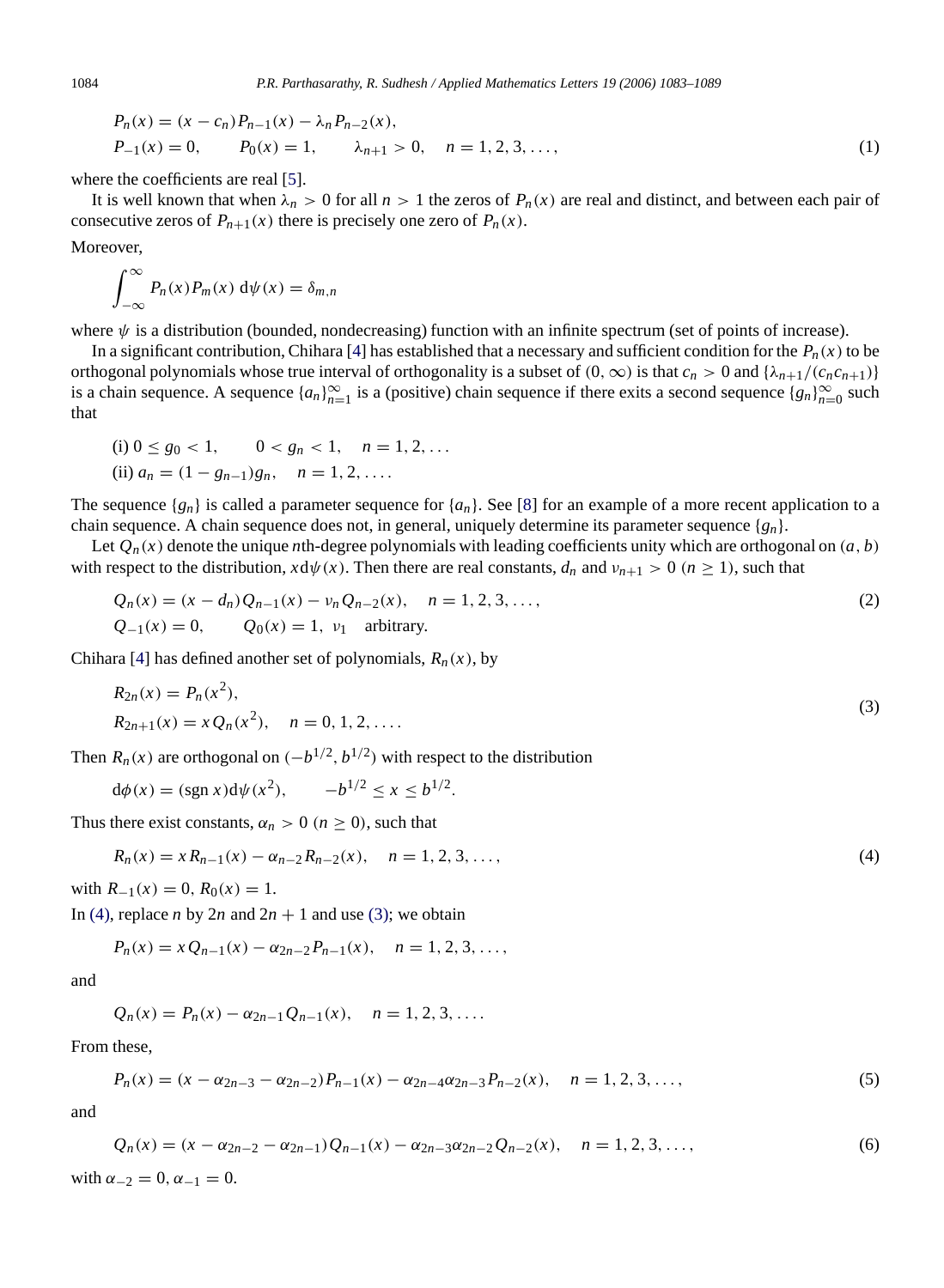From  $(1)$ ,  $(2)$ ,  $(5)$  and  $(6)$ ,

<span id="page-2-0"></span>
$$
c_n = \alpha_{2n-3} + \alpha_{2n-2}, \qquad \lambda_{n+1} = \alpha_{2n-2}\alpha_{2n-1}, \qquad \alpha_{-1} = 0, \tag{7}
$$

<span id="page-2-1"></span>
$$
d_n = \alpha_{2n-2} + \alpha_{2n-1}, \qquad \nu_{n+1} = \alpha_{2n-1}\alpha_{2n}, \qquad n = 1, 2, 3, \dots
$$
 (8)

The relations [\(7\)](#page-2-0) and [\(8\)](#page-2-1) are identical to those connecting the coefficients in a "corresponding" continued fraction of Stieltjes and the "associated" continued fraction obtained by contraction. The  $Q_n(x)$  are the "kernel polynomials" associated with the  $P_n(x)$ .

Three-term recurrence relations unite classical orthogonal polynomial and birth and death processes (BDPs). This liaison leads to a spectral representation of transient probabilities of BDPs (see, e.g., [\[9\]](#page-5-5)). Remarkably, for many specific BDPs of practical interest, the weight function  $d\psi(x)$  has been explicitly determined and general formulas derived from the OPs. Chebyshev polynomials are associated with a BDP with constant birth and death rates (*M*/*M*/1/*N* queue). Charlier polynomials are associated with a BDP with constant birth rate and linear death rate  $(M/M/\infty)$  queue). Gilewicz et al. [\[6\]](#page-5-6) have given the new Nevanlinna matrices for orthogonal polynomials related to cubic birth and death processes.

In this note, we obtain a representation for the coefficients of orthogonal polynomials from the three-term recurrence relations. We give examples to illustrate our result. The results of this work were obtained during an investigation to find the closed form transient solution of birth and death processes with state-dependent birth and death rates [\[10\]](#page-6-1).

## 2. Polynomials  $R_n(x)$

In this section, we express the coefficients of the OPs  $R_n(x)$  in closed form.

#### **Theorem 1.** *If*

<span id="page-2-2"></span>
$$
R_n(x) = \sum_{r=0}^{[n/2]} (-1)^r \psi_r(n) x^{n-2r},
$$
\n(9)

*where*  $\psi_0(n) = 1$ ,  $\psi_r(n) = 0$  *if*  $r > [n/2]$ *, for*  $n = 1, 2, 3, \ldots$ *, and*  $r \ge 1$ *,* 

<span id="page-2-3"></span>
$$
\psi_r(n) = \sum_{i_1=0}^{n-2r} \alpha_{i_1} \sum_{i_2=i_1+2}^{n-2r+2} \alpha_{i_2} \sum_{i_3=i_2+2}^{n-2r+4} \alpha_{i_3} \cdots \sum_{i_r=i_{r-1}+2}^{n-2} \alpha_{i_r}.
$$
\n(10)

**Proof.** From [\(4\)](#page-1-0) and [\(9\),](#page-2-2) for  $n = 1, 2, 3, \ldots$ , and  $r > 1$ ,

<span id="page-2-4"></span>
$$
\psi_r(n) - \psi_r(n-1) = \alpha_{n-2}\psi_{r-1}(n-2). \tag{11}
$$

Also, from [\(3\)](#page-1-1)  $R_{2n}(x)$  and  $R_{2n+1}(x)$  are monic polynomials in terms of  $x^2$  of degrees 2*n* and 2*n* + 1 respectively, which gives

 $\psi_0(n) = 1$  and  $\psi_r(n) = 0$  if  $r > [n/2]$ .

We use induction to prove the result  $(10)$ .

From [\(11\),](#page-2-4) it is clear that for  $r = 1$ ,

$$
\psi_1(n) = \alpha_0 + \alpha_1 + \alpha_2 + \cdots + \alpha_{n-2} = \sum_{i_1=0}^{n-2} \alpha_{i_1} \qquad \text{for every } n \ge 2.
$$

We assume that this is true up to  $r - 1$  for every  $n \geq 2$ ,

<span id="page-2-5"></span>i.e., 
$$
\psi_{r-1}(n) = \sum_{i_1=0}^{n-2r+2} \alpha_{i_1} \sum_{i_2=i_1+2}^{n-2r+4} \alpha_{i_2} \sum_{i_3=i_2+2}^{n-2r+6} \alpha_{i_3} \cdots \sum_{i_{r-1}=i_{r-2}+2}^{n-2} \alpha_{i_{r-1}}.
$$
 (12)

Repeated application of the recurrence relation [\(11\)](#page-2-4) yields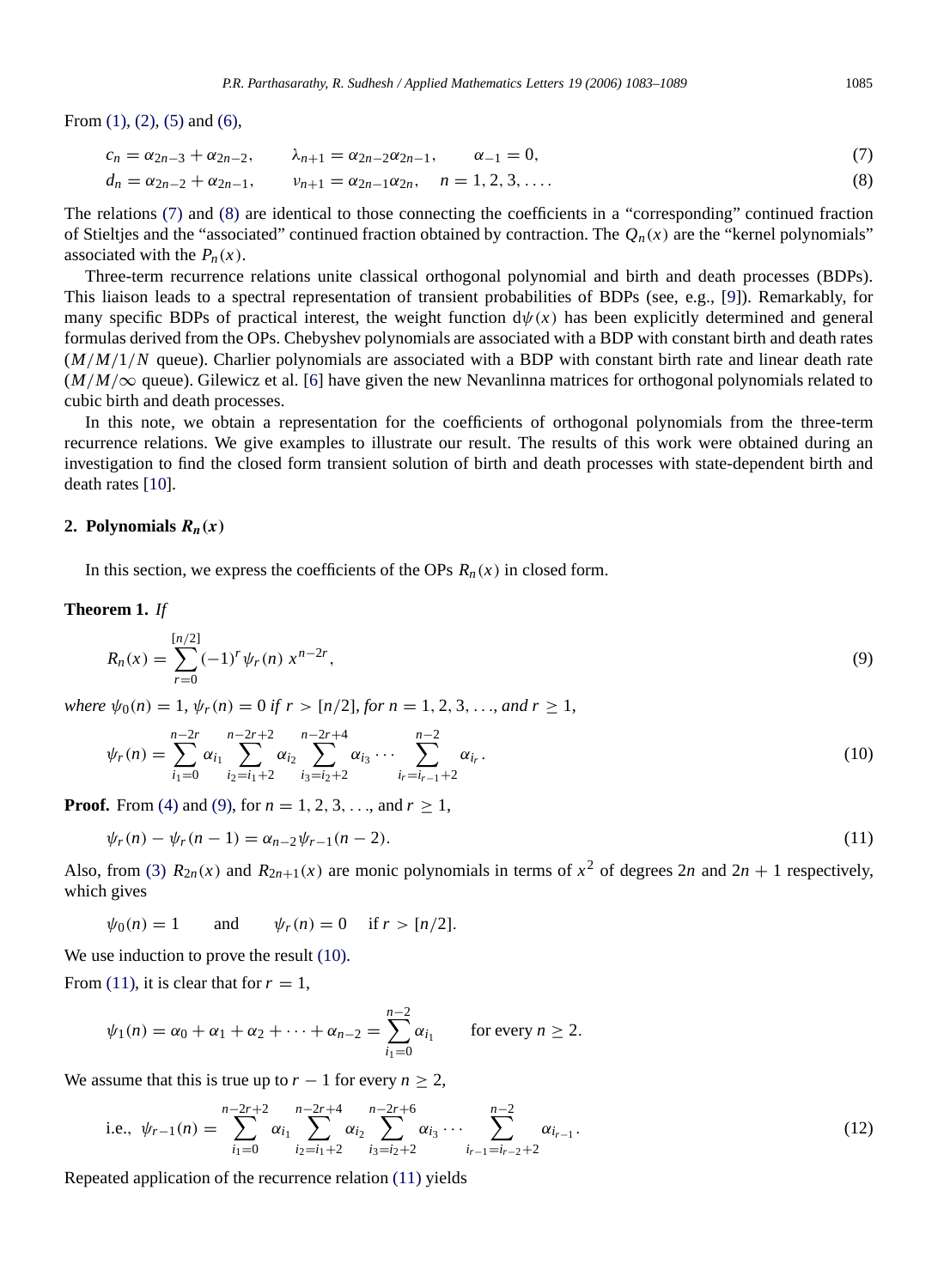<span id="page-3-0"></span>
$$
\psi_r(n) = \alpha_{2r-2}\psi_{r-1}(2r-2) + \alpha_{2r-1}\psi_{r-1}(2r-1) + \dots + \alpha_{n-2}\psi_{r-1}(n-2). \tag{13}
$$

Substitute [\(12\)](#page-2-5) in [\(13\);](#page-3-0) for every *n* the result is true for  $r \ge 1$ .  $\Box$ 

This recurrence relation given in [\(11\)](#page-2-4) has been discussed by Berndt [\[3,](#page-5-7) p. 125] in the context of an S-fraction.

**Example 1.** If  $\alpha_0 \neq \alpha$  and  $\alpha_i = \alpha$ ,  $i = 1, 2, 3, \ldots$ , then for every  $n \geq 2$  and  $r = 1, 2, 3, \ldots [n/2],$ 

<span id="page-3-1"></span>
$$
\psi_r(n) = \alpha_0 \binom{n-r-1}{r-1} \alpha^{r-1} + \binom{n-r-1}{r} \alpha^r.
$$
\n(14)

**Proof.** We prove the result [\(14\)](#page-3-1) by induction on *r*. For  $r=1$ ,

$$
\psi_1(n) = \alpha_0 + \alpha_1 + \alpha_2 + \cdots + \alpha_{n-2} = \alpha_0 + \binom{n-2}{1} \alpha \quad \text{for every } n \geq 2.
$$

We assume that this result is valid up to  $r - 1$  for every  $n \ge 2$ ,

i.e., 
$$
\psi_{r-1}(n) = {n-r \choose r-2} \alpha_0 \alpha^{r-2} + {n-r \choose r-1} \alpha^{r-1}
$$
.

From [\(13\),](#page-3-0)

$$
\psi_r(n) = \alpha_{2r-2}\psi_{r-1}(2r-2) + \alpha_{2r-1}\psi_{r-1}(2r-1) + \dots + \alpha_{n-2}\psi_{r-1}(n-2)
$$
  
=  $\alpha \sum_{k=0}^{n-2r} \psi_{r-1}(2r+k-2)$   
=  $\alpha \left[ \sum_{k=0}^{n-2r} {r-2+k \choose r-2} \alpha_0 \alpha^{r-2} + \sum_{k=0}^{n-2r-1} {r-1+k \choose r-1} \alpha^{r-1} \right]$   
=  ${n-r-1 \choose r-1} \alpha_0 \alpha^{r-1} + {n-r-1 \choose r} \alpha^r.$ 

The expression [\(14\)](#page-3-1) is true for every  $r$ .  $\square$ 

If  $\alpha_0 = 2\alpha$  then for each  $n \ge 2$  and  $r \ge 1$ ,

$$
\psi_r(n) = n\alpha^r \frac{(n-r-1)!}{r!(n-2r)!}.
$$

Thus,

$$
R_n(x) = n\alpha^{n/2} \sum_{r=0}^{\lfloor n/2 \rfloor} (-1)^r \frac{(n-r-1)!}{r!(n-2r)!} \left(\frac{x}{\sqrt{\alpha}}\right)^{n-2r}
$$

$$
= 2\alpha^{n/2} T_n \left(\frac{x}{2\sqrt{\alpha}}\right) [1, \text{Equ. 22.3.6}],
$$

where  $T_n(x)$  are the Chebyshev polynomials of the first kind. If  $\alpha_0 = \alpha$  then for every  $n \ge 2$  and  $r \ge 1$ ,

$$
\psi_r(n) = \binom{n-r}{r} \alpha^r,
$$

and

$$
R_n(x) = \alpha^{n/2} U_n\left(\frac{x}{2\sqrt{\alpha}}\right)
$$
 [1, Equ. 22.3.7],

where  $U_n(x)$  are the Chebyshev polynomials of the second kind.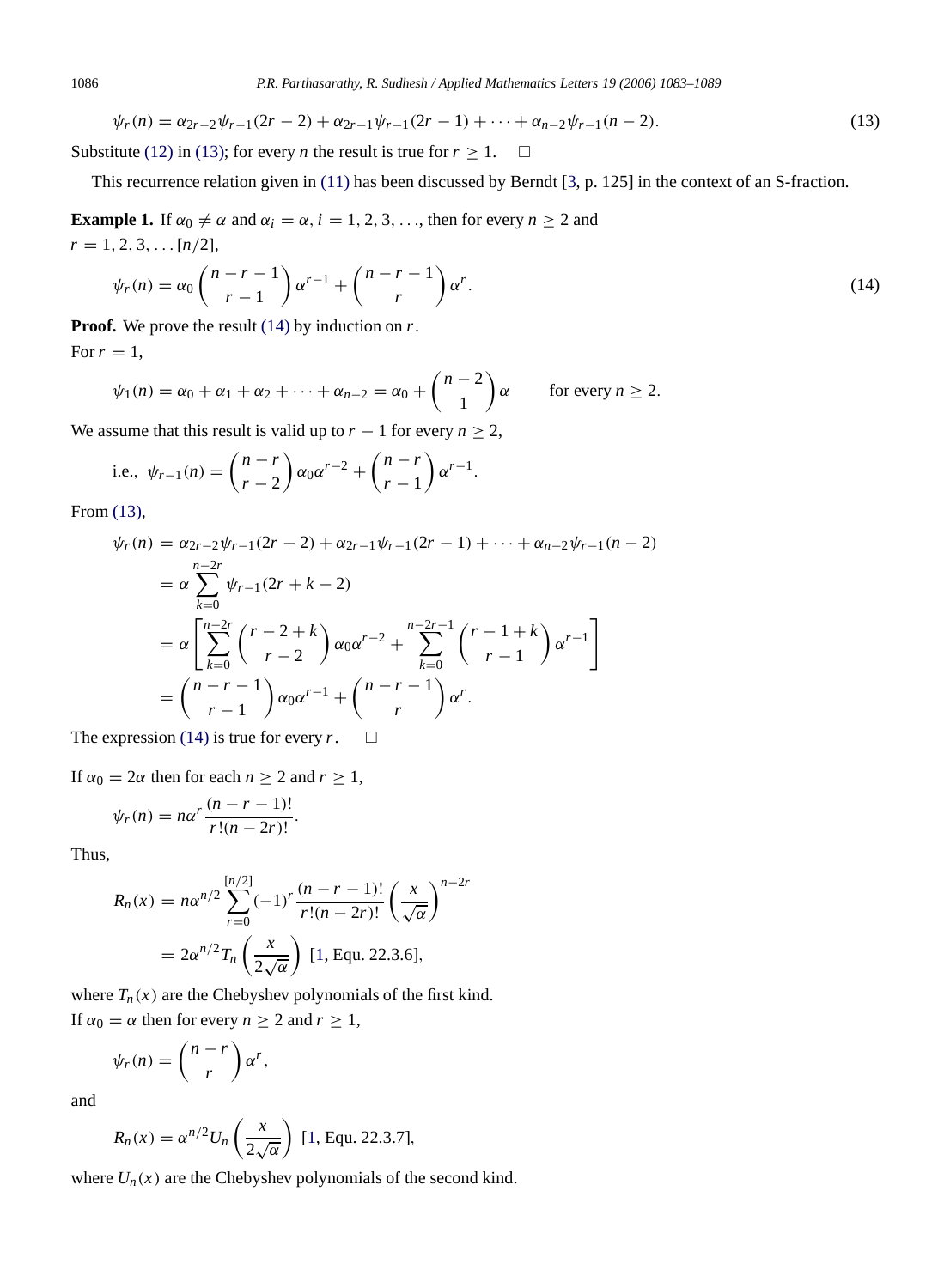**Example 2.** Let  $\alpha_i = (i + 1)\alpha, i = 0, 1, 2, \ldots$ 

Then,

$$
\psi_1(n) = \alpha_0 + \alpha_1 + \alpha_2 + \dots + \alpha_{n-2} = \alpha(1 + 2 + 3 + \dots + n - 1) = {n \choose 2} \alpha
$$

Assume that, for every  $n \geq 2$ , this result is valid up to  $r - 1$ ,

i.e., 
$$
\psi_{r-1}(n) = \frac{(2r-3)!}{2^{r-2}(r-2)!} {n \choose 2r-2} \alpha^{r-1}.
$$

Then,

$$
\psi_r(n) = \alpha_{2r-2}\psi_{r-1}(2r-2) + \alpha_{2r-1}\psi_{r-1}(2r-1) + \dots + \alpha_{n-2}\psi_{r-1}(n-2)
$$
  
= 
$$
\frac{(2r-3)!}{2^{r-2}(r-2)!} \left[ (2r-1) \binom{2r-2}{2r-2} + 2r \binom{2r-1}{2r-2} + \dots + (n-1) \binom{n-2}{2r-2} \right] \alpha^r
$$
  
= 
$$
\frac{(2r-1)!}{2^{r-1}(r-1)!} \binom{n}{2r} \alpha^r.
$$
  

$$
\psi_r(n) = \frac{(2r)!}{2^r r!} \binom{n}{2r} \alpha^r = \frac{n!}{r!(n-2r)!} \left( \frac{\alpha}{2} \right)^r.
$$

Thus,

$$
R_n(x) = \left(\frac{\alpha}{2}\right)^{n/2} H_n\left(\frac{x}{\sqrt{2\alpha}}\right)
$$
 [1, Equ. 22.3.10],

where  $H_n(x)$  are the Hermite polynomials.

# **3. Polynomials**  $P_n(x)$ ,  $Q_n(x)$

<span id="page-4-0"></span>*n*

In this section, we present the closed form coefficients of the OPs  $P_n(x)$  and the corresponding kernel polynomials  $Q_n(x)$  using the theorem given in the previous section. This closed form expression leads to the transient solution of state-dependent BDPs [\[10\]](#page-6-1).

## **Theorem 2.** *We have*

$$
P_n(x) = \sum_{r=0}^n (-1)^r \psi_r(2n) x^{n-r},
$$
  
\n
$$
Q_n(x) = \sum_{r=0}^n (-1)^r \psi_r(2n+1) x^{n-r}
$$
\n(15)

*where*  $\psi_r(n)$  *is given in* [\(10\)](#page-2-3)*.* 

The result [\(15\)](#page-4-0) follows by substitution of Theorem 1 in [\(3\).](#page-1-1)

**Example 3.** If  $\alpha_i = -\alpha$ ,  $i = 0, 1, 2, \ldots$ , then

$$
\psi_r(n) = (-1)^r \binom{n-r}{r} \alpha^r.
$$

Thus,

$$
P_n(x) = \alpha^n \sum_{r=0}^n {2n-r \choose r} \left(\frac{x}{\alpha}\right)^{n-r}
$$
  
=  $\alpha^n \left[ U_n \left(\frac{x+2\alpha}{2\alpha}\right) - U_{n-1} \left(\frac{x+2\alpha}{2\alpha}\right) \right] = \alpha^n W_n \left(\frac{x+2\alpha}{2\alpha}\right),$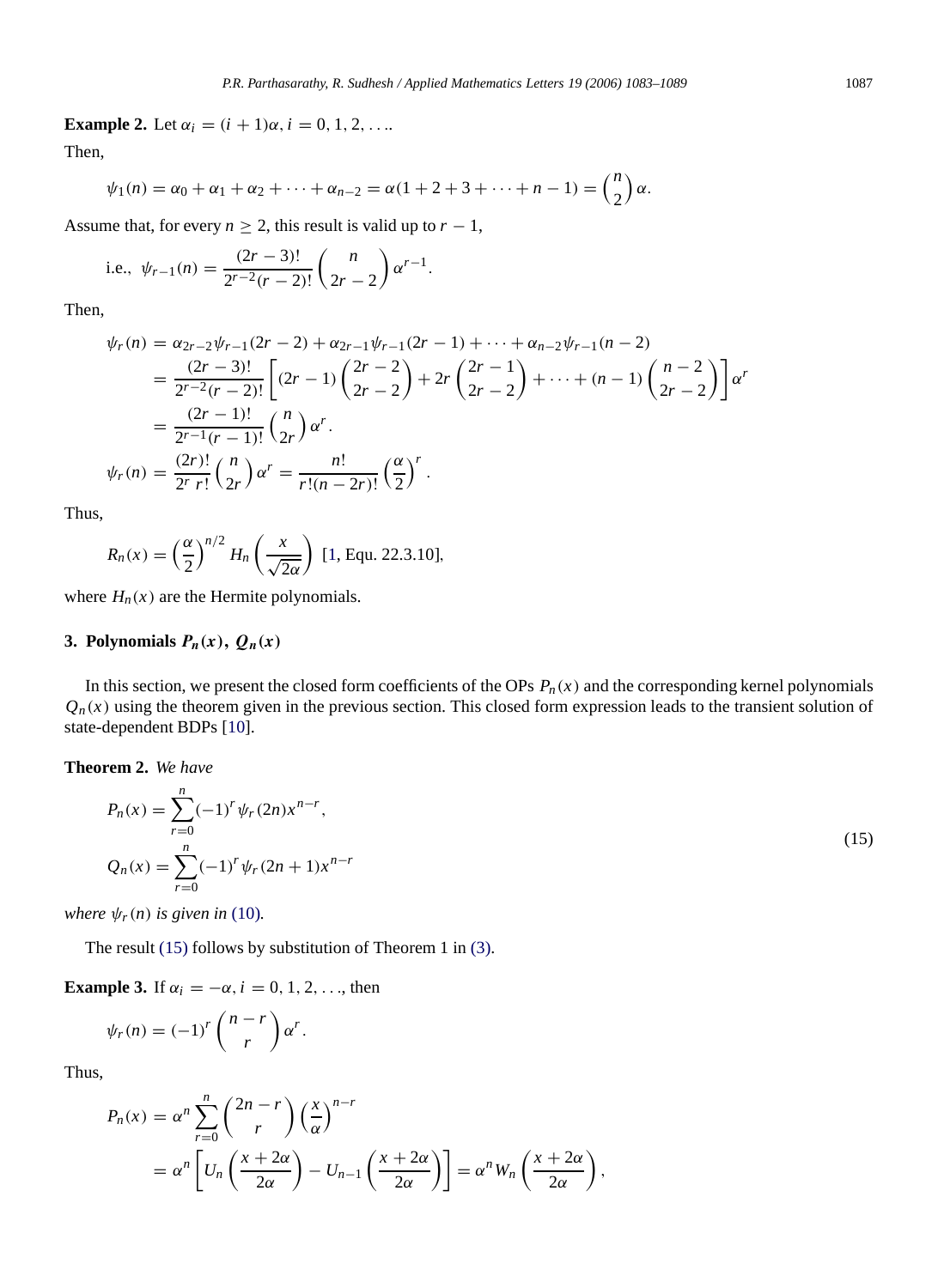where  $W_n(x)$  are the Chebyshev polynomials of the fourth kind [\[2,](#page-5-1) p. 102] and

$$
Q_n(x) = \alpha^n U_n \left( \frac{x + 2\alpha}{2\alpha} \right).
$$

If  $\alpha_0 = 2\alpha$ , and  $\alpha_i = \alpha$ ,  $i = 1, 2, 3, \ldots$ , then

$$
P_n(x) = 2\alpha^n T_{2n} \left(\frac{1}{2}\sqrt{\frac{x}{\alpha}}\right)
$$
  

$$
Q_n(x) = 2\alpha^n \sqrt{\frac{\alpha}{x}} T_{2n+1} \left(\frac{1}{2}\sqrt{\frac{x}{\alpha}}\right).
$$

**Example 4.** If  $\alpha_i = -(i + 1)\alpha$ ,  $i = 0, 1, 2, ...$ , then

$$
\psi_r(2n) = (-1)^r \frac{(2r)!}{2^r r!} \binom{2n}{2r} \alpha^r.
$$

Thus,

$$
P_n(x) = \left(\frac{\alpha}{2}\right)^n \sum_{r=0}^n \frac{(2n)!}{r!(2n-2r)!} \left(\frac{2x}{\alpha}\right)^{n-r}.
$$

Replacing *x* by  $-x^2$ ,

$$
P_n(-x^2) = \left(\frac{\alpha}{2}\right)^n (-1)^n \sum_{r=0}^n (-1)^r \frac{(2n)!}{r!(2n-2r)!} \left(\sqrt{\frac{2}{\alpha}}x\right)^{2n-2r}.
$$

Thus,

$$
P_n(x) = (2\alpha)^n n! L_n^{(-1/2)}\left(\frac{-x}{2\alpha}\right)
$$
 [1, Equ. 22.5.38],

and

$$
Q_n(x) = (2\alpha)^n n! L_n^{(1/2)}\left(\frac{-x}{2\alpha}\right)
$$
 [1, Equ. 22.5.39],

where  $L_n^{(\alpha)}(x)$  are the generalized Laguerre polynomials.

## **Acknowledgements**

The authors are grateful to Professor Richard Askey and the referees for their useful suggestions.

#### <span id="page-5-8"></span>**References**

- [1] M. Abramowitz, A. Stegun, Handbook of Mathematical Functions with Formulas, Graphs, and Mathematical Tables, in: Applied Mathematics Series, vol. 55, Washington, D.C., 1965.
- <span id="page-5-1"></span>[2] G.E. Andrews, R.A. Askey, R. Roy, Special Functions, Encyclopedia of Mathematics and its Applications, vol. 71, Cambridge University Press, Cambridge, 1999.
- [3] B.C. Berndt, Ramanujan's Notebooks, Part II, Springer-Verlag, New York, 1989.
- <span id="page-5-7"></span><span id="page-5-3"></span><span id="page-5-2"></span>[4] T.S. Chihara, Chain sequences and orthogonal polynomials, Transactions of the American Mathematical Society 104 (1962) 1–16.
- [5] T.S. Chihara, An Introduction to Orthogonal Polynomials, Gordon and Breach, New York, 1978.
- <span id="page-5-6"></span>[6] J. Gilewicz, E. Leopold, G. Valent, New Nevanlinna matrices for orthogonal polynomials related to cubic birth and death processes, Journal of Computational and Applied Mathematics 178 (2005) 235–245.
- <span id="page-5-0"></span>[7] W. Koepf, D. Schmersau, Recurrence equations and their classical orthogonal polynomial solutions, Applied Mathematics and Computation 128 (2002) 303–327.
- <span id="page-5-4"></span>[8] R.B. Lenin, P.R. Parthasarathy, A birth–death process suggested by a chain sequence, Computers and Mathematics with Applications 40 (2000) 239–247.
- <span id="page-5-5"></span>[9] P.R. Parthasarathy, R.B. Lenin, Birth and Death Process (BDP) Models with Applications — Queueing, Communication Systems, Chemical Models, Biological Models: The State-of-the-Art with a Time-Dependent Perspective, in: American Series in Mathematical and Management Sciences, vol. 51, American Sciences Press, Inc., Columbus, 2004.